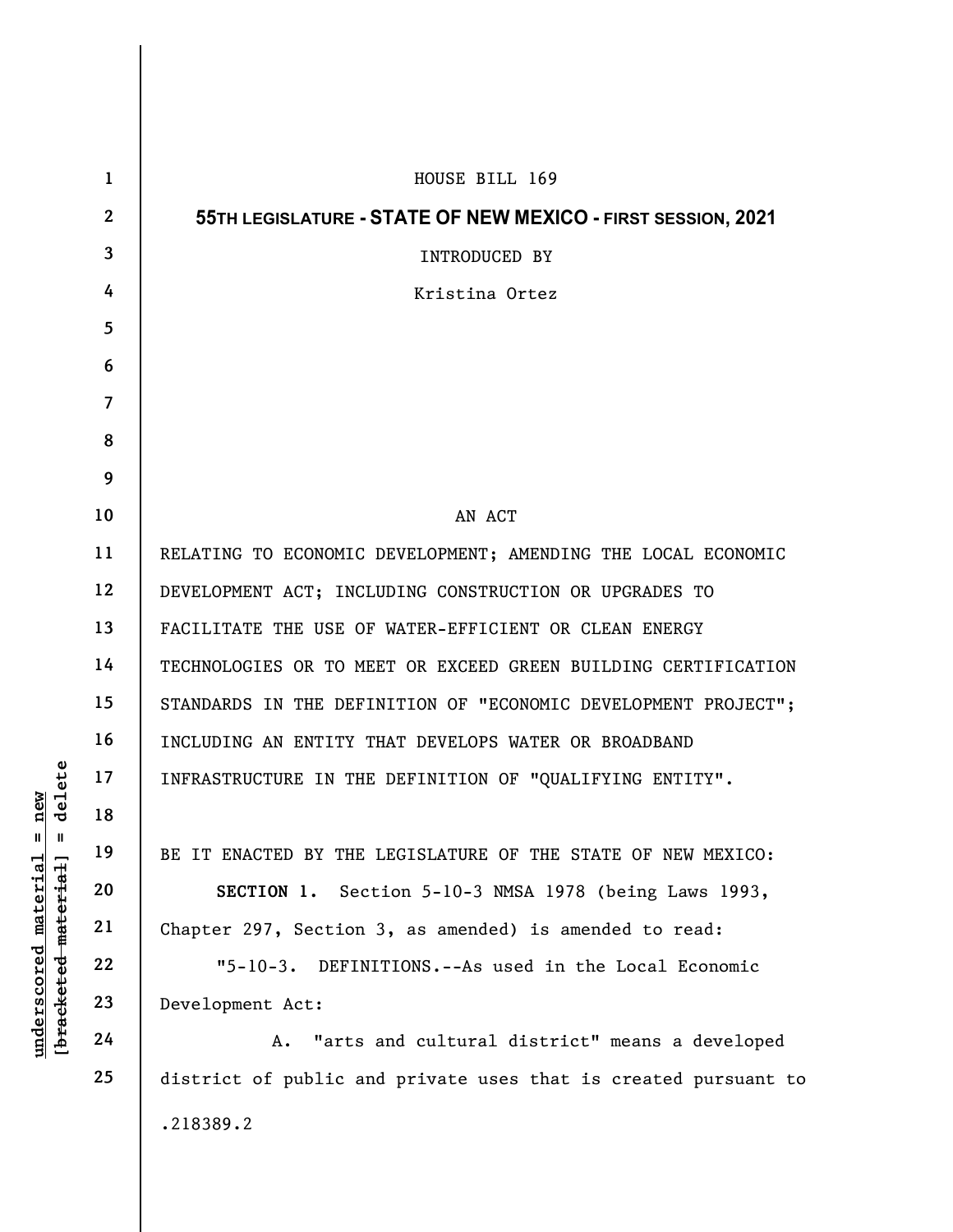1 the Arts and Cultural District Act;

2 3 7 8 9 B. "broadband telecommunications network facilities" means the electronics, equipment, transmission facilities, fiber-optic cables and any other item directly related to a system capable of transmission of internet protocol or other formatted data at current federal communications commission minimum speed standard, all of which will be owned and used by a provider of internet access services;

10 11 12 13 14 15 16 17 C. "cultural facility" means a facility that is owned by the state, a county, a municipality or a qualifying entity that serves the public through preserving, educating and promoting the arts and culture of a particular locale, including theaters, museums, libraries, galleries, cultural compounds, educational organizations, performing arts venues and organizations, fine arts organizations, studios and media laboratories and live-work housing facilities;

D. "department" means the economic development department;

understand live<br>  $\begin{array}{c|c|c} \mathbf{u} & \mathbf{u} & \mathbf{u} & \mathbf{u} \\ \hline \mathbf{u} & \mathbf{u} & \mathbf{u} & \mathbf{u} \\ \hline \mathbf{u} & \mathbf{u} & \mathbf{u} & \mathbf{u} \\ \hline \mathbf{u} & \mathbf{u} & \mathbf{u} & \mathbf{u} \\ \hline \mathbf{u} & \mathbf{u} & \mathbf{u} & \mathbf{u} \\ \hline \mathbf{u} & \mathbf{u} & \mathbf{u} & \mathbf{u} \\ \hline \mathbf{u} &$ E. "economic development project" or "project" means the provision of public support or assistance by the state to a local or regional government or the provision of direct or indirect assistance to a qualifying entity by a local or regional government. "Economic development project":

 $- 2 -$ 

(1) includes:

.218389.2

18

19

20

21

22

23

24

25

4

5

6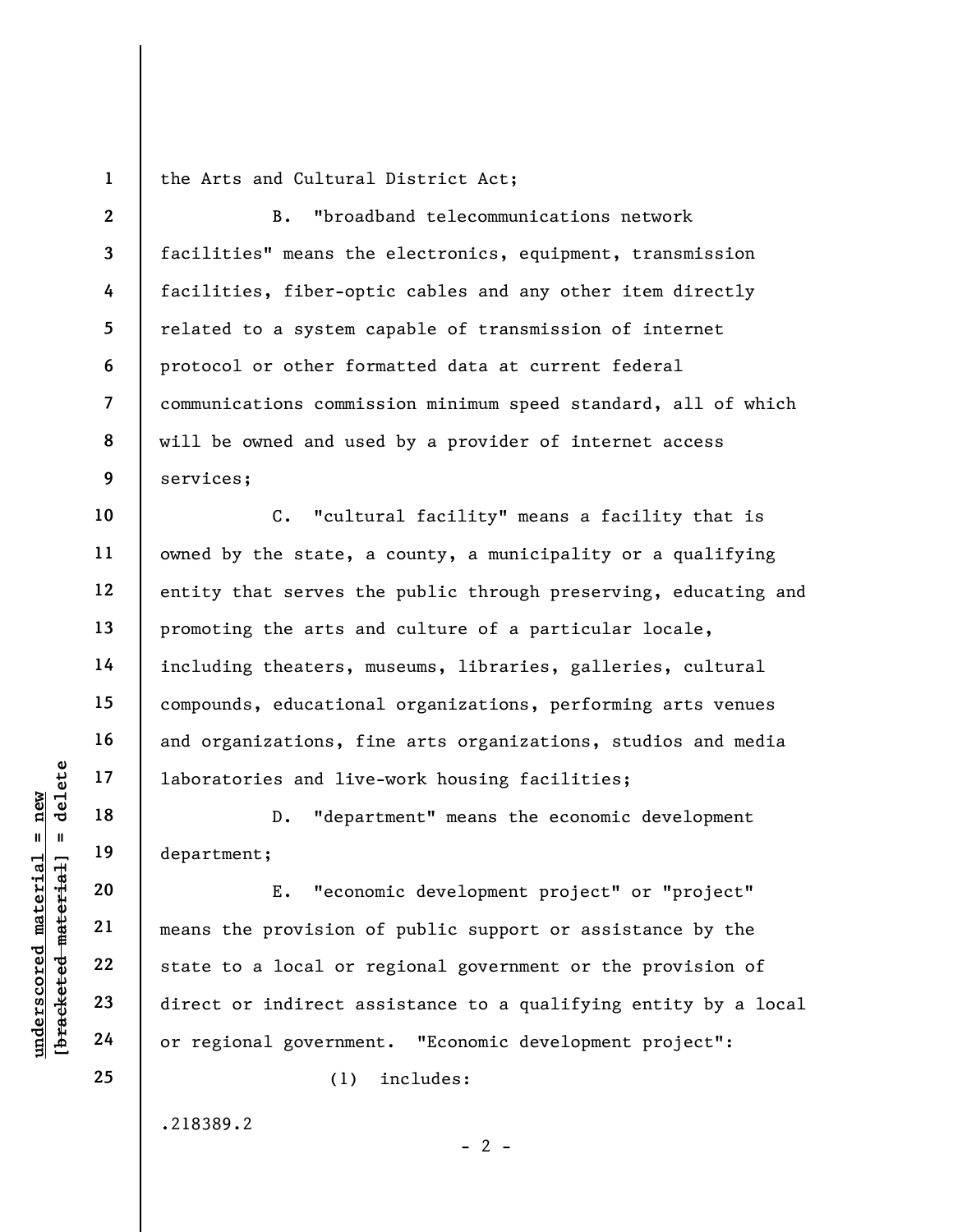|                                | $\mathbf 1$    | (a)<br>the purchase, lease, grant,                                                                                                                     |  |  |  |  |  |  |  |  |  |
|--------------------------------|----------------|--------------------------------------------------------------------------------------------------------------------------------------------------------|--|--|--|--|--|--|--|--|--|
|                                | $\mathbf{2}$   | construction, reconstruction, improvement or other acquisition<br>or conveyance of land, buildings or other infrastructure;                            |  |  |  |  |  |  |  |  |  |
|                                | 3              |                                                                                                                                                        |  |  |  |  |  |  |  |  |  |
|                                | 4              | rights-of-way infrastructure,<br>(b)                                                                                                                   |  |  |  |  |  |  |  |  |  |
|                                | 5              | including trenching and conduit, for the placement of new                                                                                              |  |  |  |  |  |  |  |  |  |
|                                | 6              | broadband telecommunications network facilities;<br>public works improvements essential<br>(c)<br>to the location or expansion of a qualifying entity; |  |  |  |  |  |  |  |  |  |
|                                | $\overline{7}$ |                                                                                                                                                        |  |  |  |  |  |  |  |  |  |
|                                | 8              |                                                                                                                                                        |  |  |  |  |  |  |  |  |  |
|                                | 9              | payments for professional services<br>(d)                                                                                                              |  |  |  |  |  |  |  |  |  |
|                                | 10             | contracts necessary for local or regional governments to<br>implement a plan or project;                                                               |  |  |  |  |  |  |  |  |  |
|                                | 11             |                                                                                                                                                        |  |  |  |  |  |  |  |  |  |
|                                | 12             | the provision of direct loans or<br>(e)                                                                                                                |  |  |  |  |  |  |  |  |  |
|                                | 13             | grants for land, buildings or infrastructure;                                                                                                          |  |  |  |  |  |  |  |  |  |
|                                | 14             | (f)<br>technical assistance to cultural                                                                                                                |  |  |  |  |  |  |  |  |  |
|                                | 15             | facilities;                                                                                                                                            |  |  |  |  |  |  |  |  |  |
|                                | 16             | loan guarantees securing the cost of<br>(g)                                                                                                            |  |  |  |  |  |  |  |  |  |
| delete                         | 17             | land, buildings or infrastructure in an amount not to exceed                                                                                           |  |  |  |  |  |  |  |  |  |
| new                            | 18             | the revenue that may be derived from an increment of the:<br>1)                                                                                        |  |  |  |  |  |  |  |  |  |
| Ш<br>- II                      | 19             | municipal gross receipts tax imposed at a rate not to exceed                                                                                           |  |  |  |  |  |  |  |  |  |
| materia<br>[bracketed material | 20             | one-fourth percent and dedicated by the ordinance imposing the                                                                                         |  |  |  |  |  |  |  |  |  |
|                                | 21             | increment to a project; or 2) county gross receipts tax imposed                                                                                        |  |  |  |  |  |  |  |  |  |
| underscored                    | 22             | at a rate not to exceed one-eighth percent and dedicated by the                                                                                        |  |  |  |  |  |  |  |  |  |
|                                | 23             | ordinance imposing the increment to a project;                                                                                                         |  |  |  |  |  |  |  |  |  |
|                                | 24             | grants for public works<br>(h)                                                                                                                         |  |  |  |  |  |  |  |  |  |
|                                | 25             | infrastructure improvements essential to the location or                                                                                               |  |  |  |  |  |  |  |  |  |
|                                |                | .218389.2                                                                                                                                              |  |  |  |  |  |  |  |  |  |
|                                |                | $-3 -$                                                                                                                                                 |  |  |  |  |  |  |  |  |  |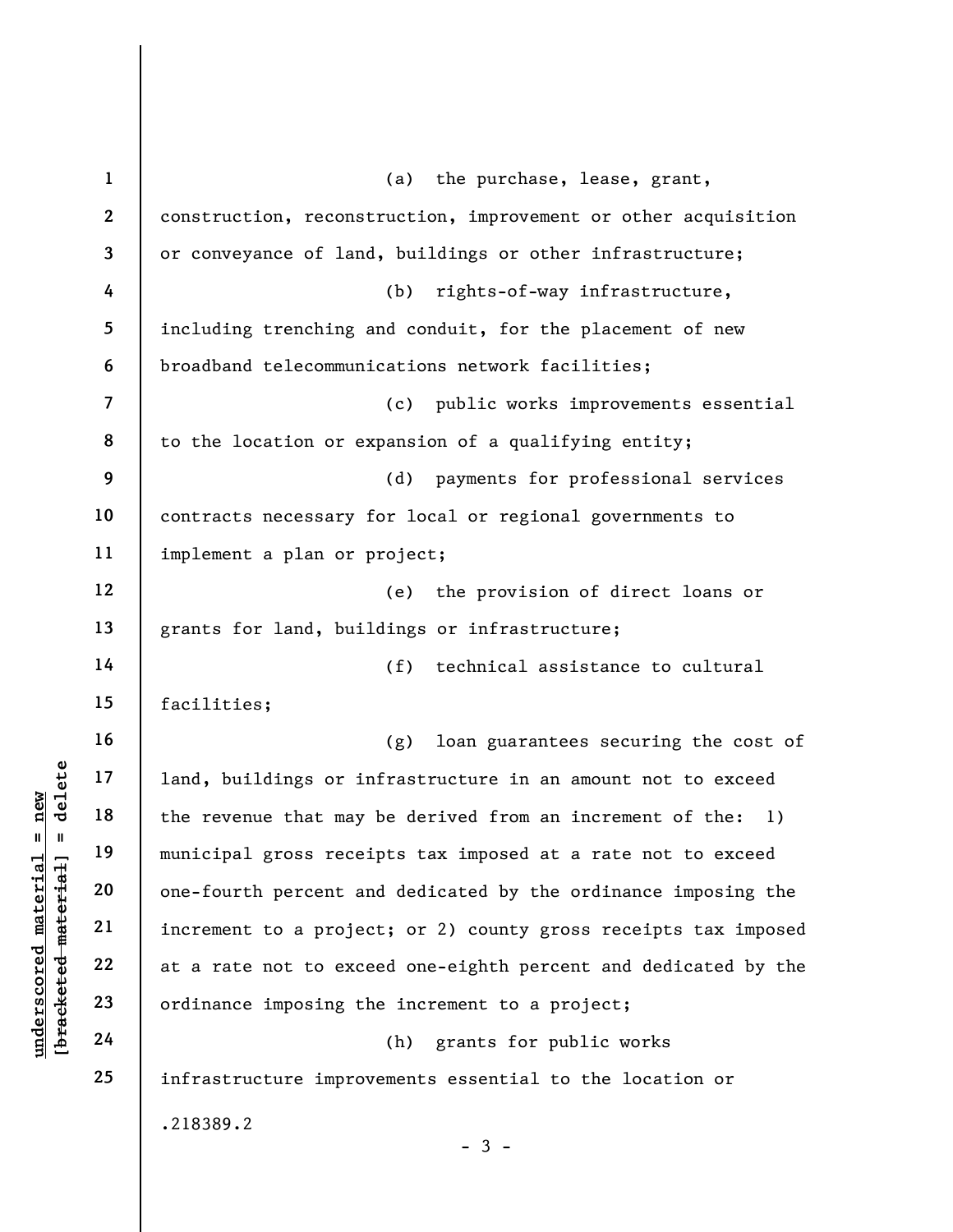underscore of the same of the same of the same of the same of the same of the same of the same of the same of the same of the same of the same of the same of the same of the same of the same of the same of the same of the 1 2 3 4 5 6 7 8 9 10 11 12 13 14 15 16 17 18 19 20 21 22 23 24 25 expansion of a qualifying entity and grants or subsidies to cultural facilities; (i) the purchase of land for a publicly held industrial park or a publicly owned cultural facility;  $[$  and  $]$ (j) the construction of a building for use by a qualifying entity; [but] and (k) construction, retrofits, improvements or upgrades to buildings or infrastructure to facilitate the use of water-efficient or clean energy technologies, including electricity generation or storage, or to meet or exceed nationally or internationally recognized green building certification standards; but (2) does not include the purchase, lease, grant or other acquisition or conveyance of water rights; F. "governing body" means the city council, city commission or board of trustees of a municipality or the board of county commissioners of a county; G. "local government" means a municipality or county; H. "municipality" means an incorporated city, town or village; I. "new full-time economic base job" means a job: (1) that is primarily performed in New Mexico; (2) that is held by an employee who is hired .218389.2  $- 4 -$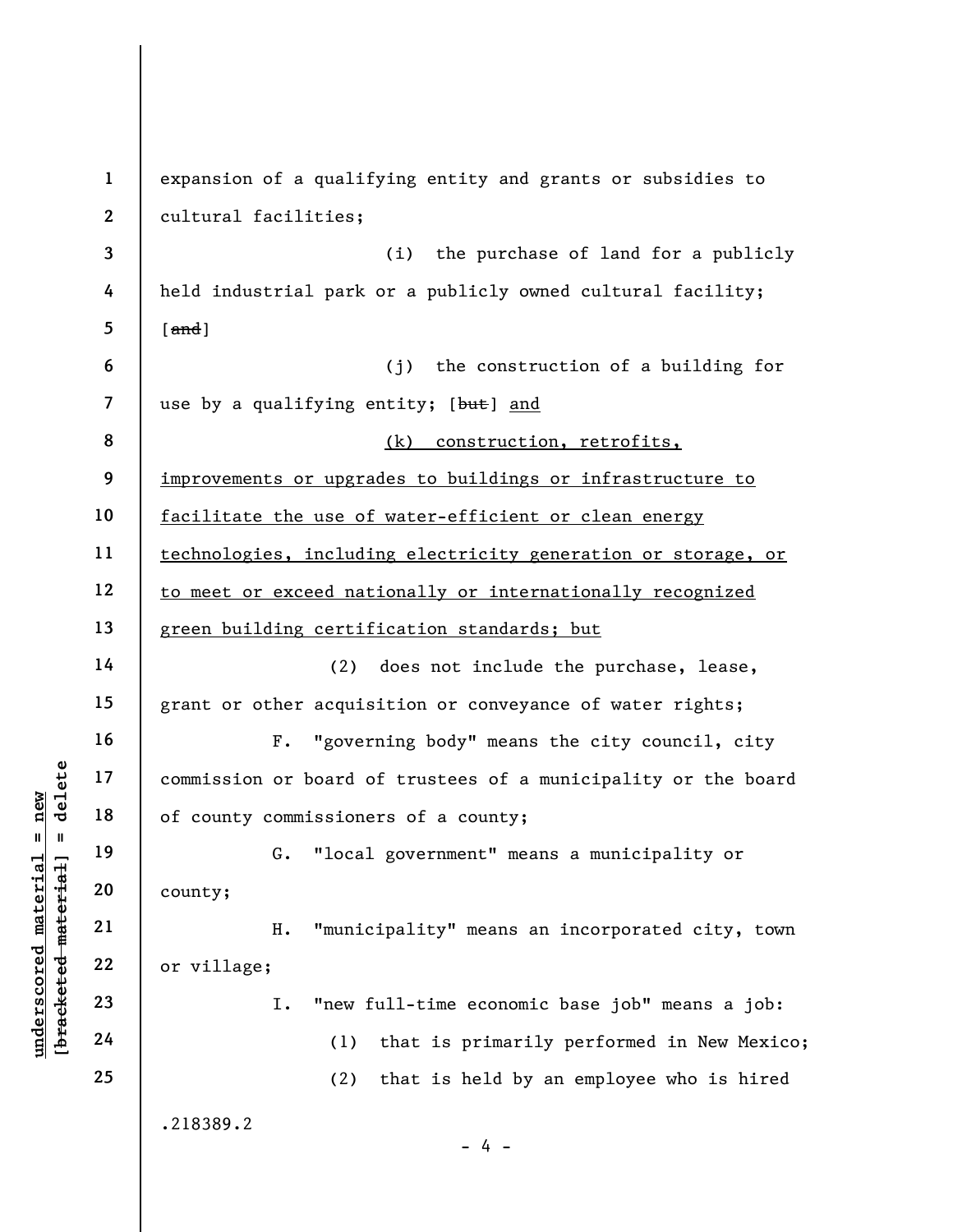underscored material = new [bracketed material] = delete 1 2 3 4 5 6 7 8 9 10 11 12 13 14 15 16 17 18 19 20 21 22 23 24 25 to work an average of at least thirty-two hours per week for at least forty-eight weeks per year; (3) that is: (a) involved, directly or in a supervisory capacity, with the production of: 1) a service; provided that the majority of the revenue generated from the service is from sources outside the state; or 2) tangible or intangible personal property for sale; or (b) held by an employee who is employed at a regional, national or international headquarters operation or at an operation that primarily provides services for other operations of the qualifying entity that are located outside the state; and (4) that is not directly involved with natural resources extraction or processing, on-site services where the customer is present for the delivery of the service, retail, construction or agriculture except for value-added processing performed on agricultural products that would then be sold for wholesale or retail consumption; J. "person" means an individual, corporation, association, partnership or other legal entity; K. "qualifying entity" means a corporation, limited liability company, partnership, joint venture, syndicate, association or other person that is one or a combination of two or more of the following:

 $- 5 -$ 

.218389.2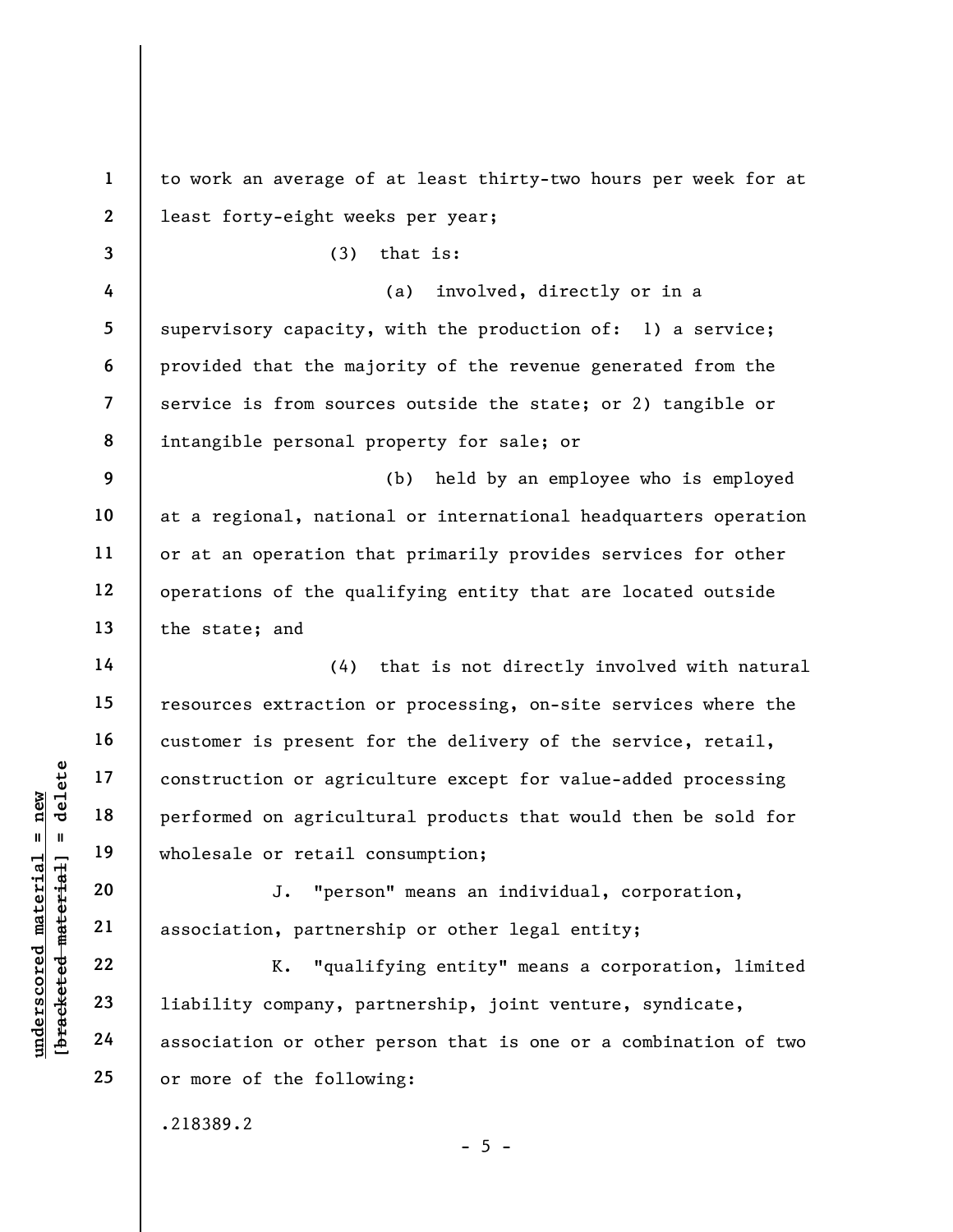(1) an industry for the manufacturing, processing or assembling of agricultural or manufactured products;

8 (2) a commercial enterprise for storing, warehousing, distributing or selling products of agriculture, mining or industry, but, other than as provided in Paragraph (5), (6) or (9) of this subsection, not including any enterprise for sale of goods or commodities at retail or for distribution to the public of electricity, gas, water or telephone or other services commonly classified as public utilities;

underscored material = new [bracketed material] = delete (3) a business, including a restaurant or lodging establishment, in which all or part of the activities of the business involves the supplying of services to the general public or to governmental agencies or to a specific industry or customer, but, other than as provided in Paragraph (5) or (9) of this subsection, not including businesses primarily engaged in the sale of goods or commodities at retail;

(4) an Indian nation, tribe or pueblo or a federally chartered tribal corporation;

(5) a telecommunications sales enterprise that makes the majority of its sales to persons outside New Mexico;

(6) a facility for the direct sales by growers of agricultural products, commonly known as farmers' markets; .218389.2  $- 6 -$ 

1

2

3

4

5

6

7

9

10

11

12

13

14

15

16

17

18

19

20

21

22

23

24

25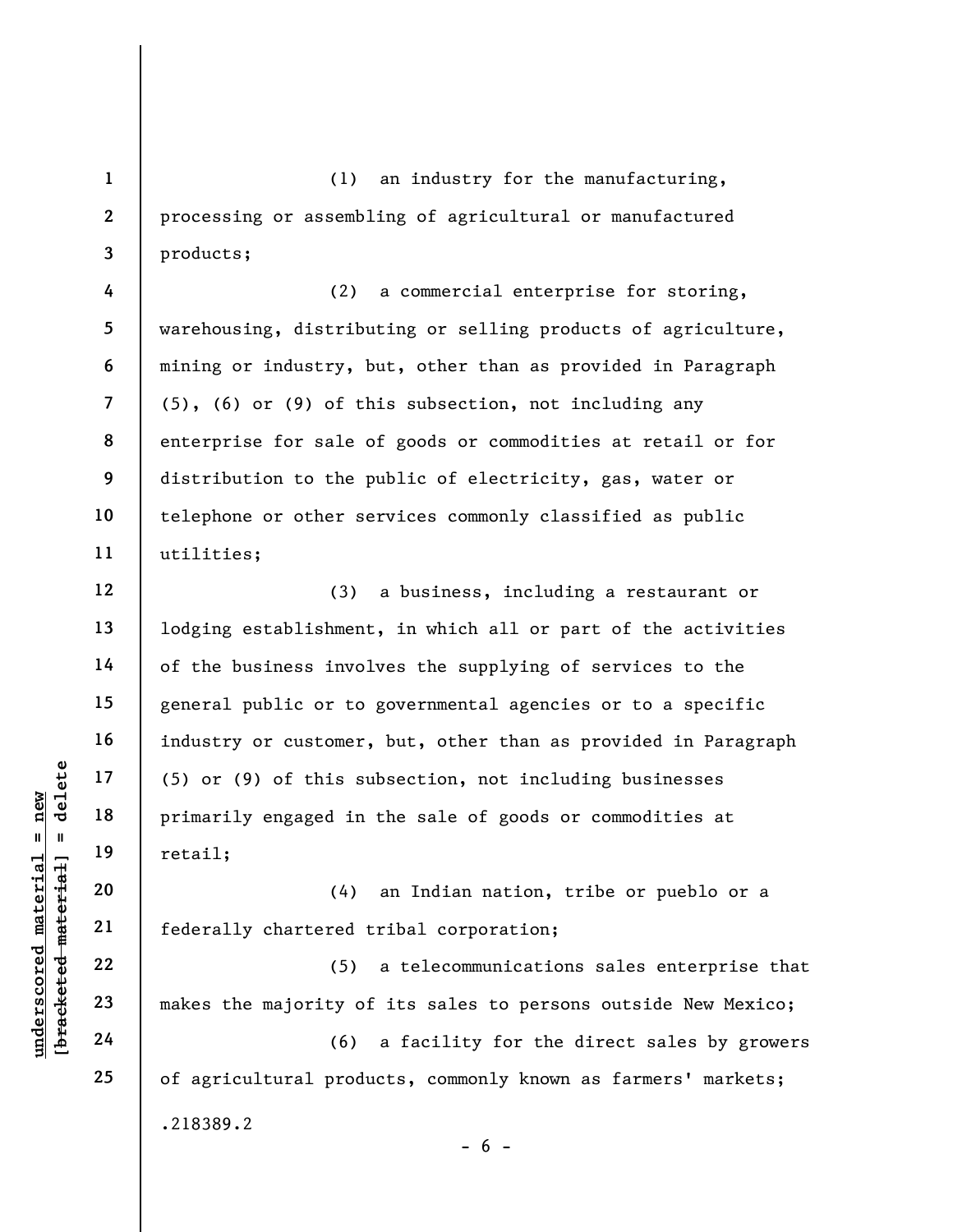understand material material and the most<br>  $\begin{bmatrix}\n1 & 1 & 1 & 1 \\
0 & 1 & 1 & 9 \\
0 & 0 & 0 & 0 \\
0 & 0 & 0 & 0 \\
0 & 0 & 0 & 0 \\
0 & 0 & 0 & 0 \\
0 & 0 & 0 & 0 \\
0 & 0 & 0 & 0 \\
0 & 0 & 0 & 0 \\
0 & 0 & 0 & 0 \\
0 & 0 & 0 & 0 \\
0 & 0 & 0 & 0 \\
0 & 0 & 0 & 0 \\
0 & 0 & 0 & 0 \\
0 & 0 & 0 & 0 \\
0 & 0 &$ 1 2 3 4 5 6 7 8 9 10 11 12 13 14 15 16 17 18 19 20 21 22 23 24 25 (7) a business that is the developer of a metropolitan redevelopment project; (8) a cultural facility;  $[\text{and}]$ (9) a retail business; or (10) an entity that is the developer of water or broadband infrastructure that is needed to connect areas of the state that are not served by, or have inadequate access to, water or broadband resources; L. "regional government" means any combination of municipalities and counties that enter into a joint powers agreement to provide for economic development projects pursuant to a plan adopted by all parties to the joint powers agreement; and M. "retail business" means a business that is primarily engaged in the sale of goods or commodities at retail and that is located in a municipality with a population, according to the most recent federal decennial census, of: (1) fifteen thousand or less; or (2) more than fifteen thousand but less than thirty-five thousand if: (a) the economic development project is not funded or financed with state government revenues; and (b) the business created through the project will not directly compete with an existing business that is: 1) in the municipality; and 2) engaged in the sale of .218389.2 - 7 -